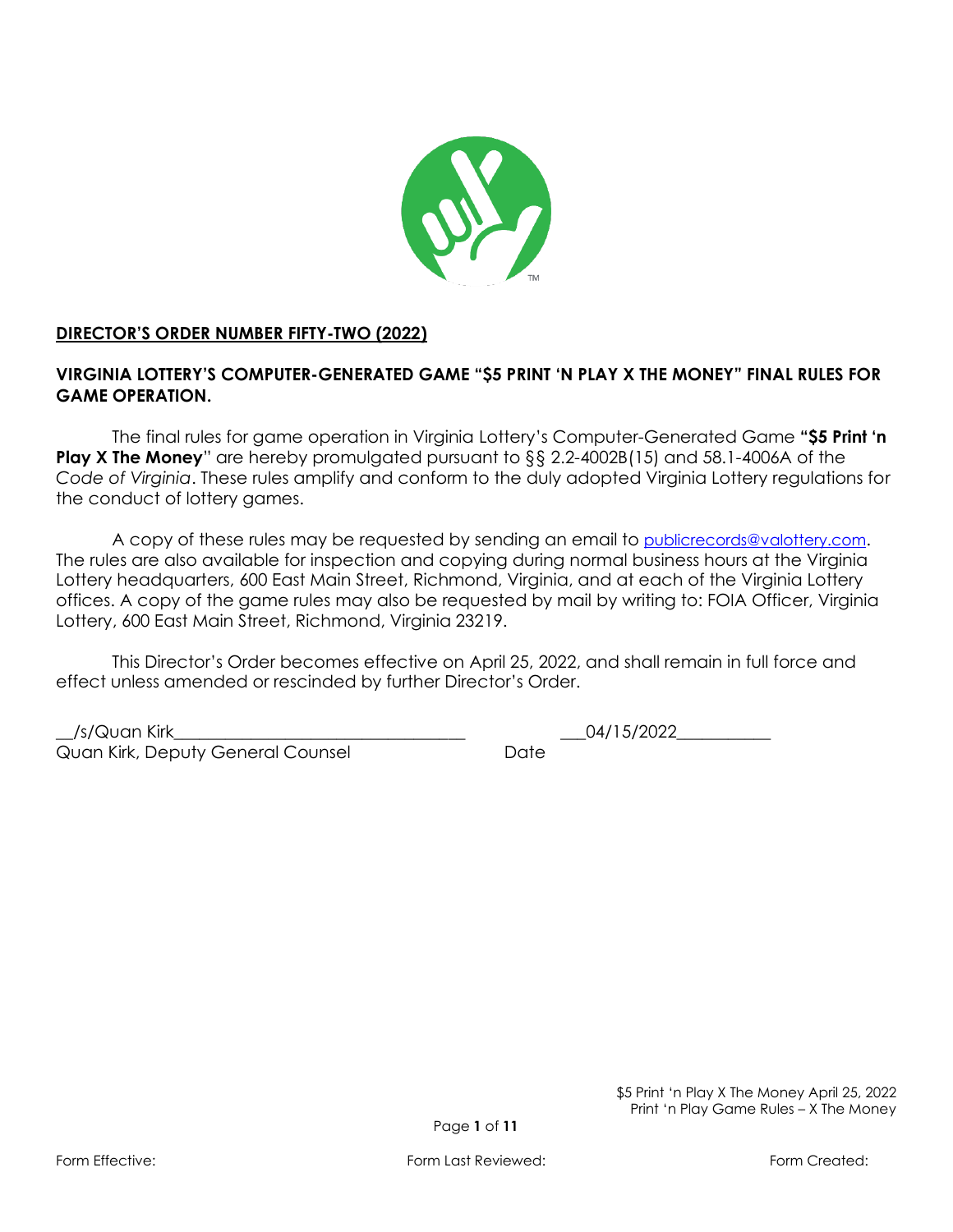

# **VIRGINIA LOTTERY'S COMPUTER-GENERATED GAME "\$5 PRINT 'N PLAY X THE MONEY" OFFICIAL RULES FOR GAME OPERATION**

### **A. GENERAL REQUIREMENTS:**

- 1. In addition to these specific Game Rules, all requirements in the language on the back of the **\$5 Print N' Play X The Money** Ticket and the Virginia Lottery laws and regulations apply to the operation of this Game.
- 2. Game Rules, Virginia Lottery laws and regulations are on file at Virginia Lottery headquarters.
- **B. DEFINITIONS** (for purposes of this Game)**:**

"Claimant" means a Person who presents a Ticket that he/she presumes to be a Winning Ticket.

"Computer-generated Game" means a Virginia Lottery Game in direct communication with a Mainframe computer operated by or at the direction of the Virginia Lottery.

"Director" means the Executive Director of the Virginia Lottery as established in Chapter 40 of Title 58.1 (§58.1-4000 et seq.) of the Code of Virginia or any other employee(s) to whom the Executive Director's authority is lawfully delegated.

"Entitled to the Prize" means the status of a Claimant whose Ticket has been validated by the Virginia Lottery as winning a Prize, unless Internal Revenue Service policy provides a different definition, in which case the Internal Revenue Service definition shall prevail.

"Game" means the game named in the title at the top of Page 1 of these rules.

"Game Rules" or "Rules" means these rules.

"Lottery" means the Virginia Lottery.

"Lottery Board" means the group of seven (7) people, appointed by the Governor of Virginia, with the power to adopt regulations governing the establishment and operation of the Virginia Lottery and to perform other functions that are set out in the Code of Virginia.

"Lottery Retailer," "Lottery Sales Retailer," or "Retailer" means a person licensed by the Virginia Lottery to sell and dispense Virginia Lottery Tickets, materials and products.

> \$5 Print 'n Play X The Money April 25, 2022 Print 'n Play Game Rules – X The Money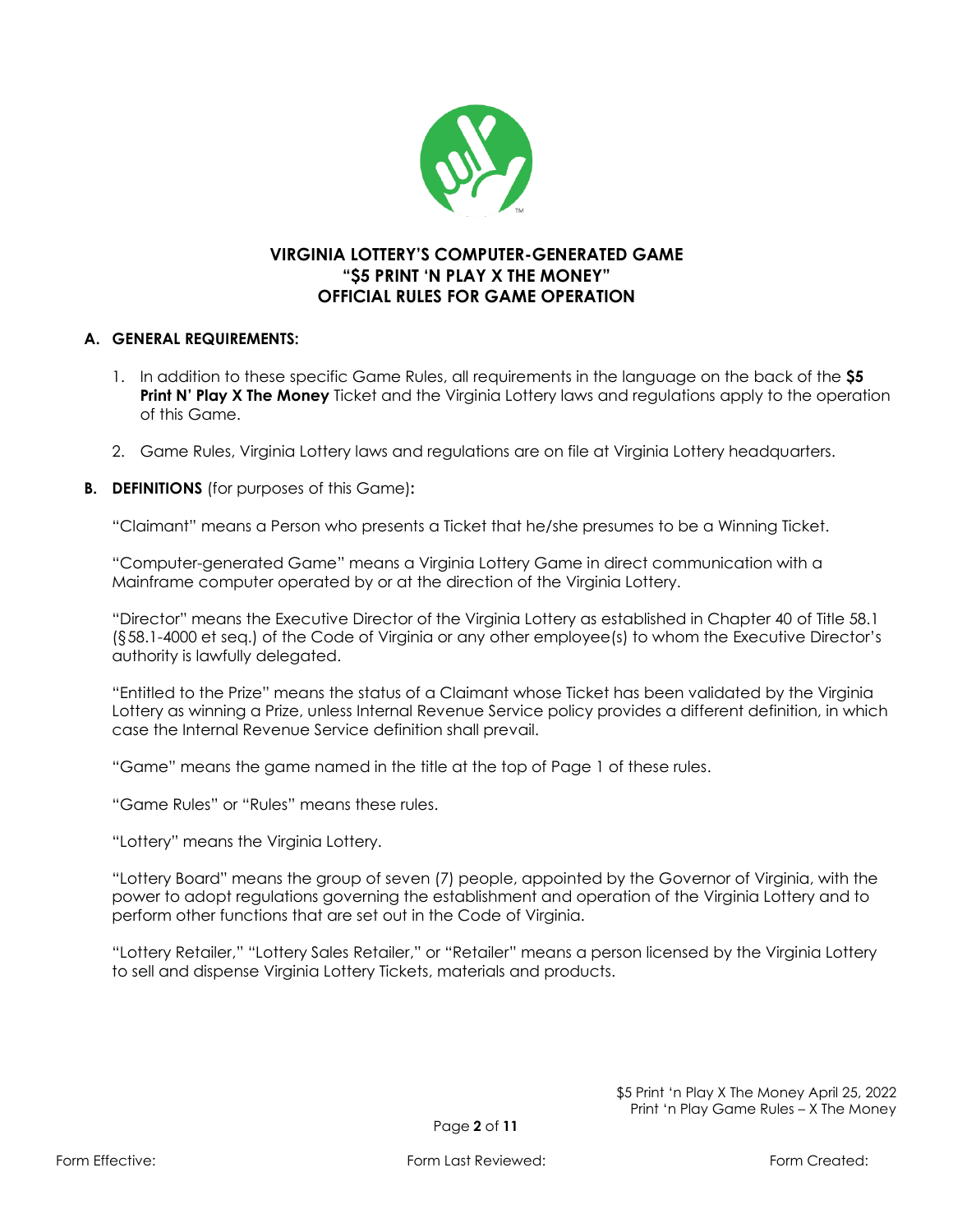"Person" means a natural person and may not extend to or be applied to a corporation, company, partnership, association or other entity or when referring to a Lottery retailer, the term as defined in § 58.1-4009 of the Code of Virginia.

"Play" means one (1) wager for a chance to win a Prize.

"Play Area" means a defined area on a Ticket within which distinct numbers, symbols, and/or Game grids are printed that are unique to the Game.

"Player" means a Person who is at least eighteen (18) years of age, who purchases or otherwise validly obtains a Ticket. Licensed Virginia Lottery Retailers and their employees may be Virginia Lottery Players.

"Plays per Ticket" means the number of Plays printed on a single Ticket. A **\$5 Print n' Play X The Money**  Ticket contains sixteen (16) Plays per Ticket.

"Present at the Terminal" means that a Player remains physically present at the Virginia Lottery Terminal from the time the Player's order for a Ticket is accepted by the Virginia Lottery Retailer, through completion of the order processing, payment, and delivery of the Ticket to the Player. Players must be present at the Terminal for any purchase.

"**\$5 Print 'n Play X The Money Ticket**" or "Ticket" means a Ticket produced by the Virginia Lottery's gaming system and sold by the Virginia Lottery for this Game.

"Prize" or "Prizes" means the winnings as defined in **Section H** ("Prize Structure").

"Prizewinner" means a verified Claimant who is entitled, as a result of successful Ticket validation, to receive a Prize under the rules of a Game.

"Self-service Vending Machine" or "Vending Machine" means an interactive device by which a Player may select a Game and purchase a Ticket without the help of a retail clerk or a Lottery employee at a Virginia Lottery office or other approved location.

"Terminal" means a device that is authorized by the Virginia Lottery to interact with the Virginia Lottery's central computer system to issue Virginia Lottery Tickets and to enter, receive and process Virginia Lottery transactions that may include issuing Tickets, validating Tickets and transmitting reports.

"Unclaimed Prize" means any cash Prize for a Winning Ticket that has not been presented for payment within 180 days of the Ticket purchase date.

"Winning Play" means matching one or more of "Your Numbers" to any of the "Winning Numbers" and multiplying the total prizes won with the "Multiplier" number symbol, on a single Game Play.

"Winning Ticket" means a Ticket that has passed all Lottery validation and security requirements and contains the Winning Play(s). Each Winning Ticket must meet Virginia Lottery validation requirements as defined in the Virginia Lottery regulations.

"Winning Ticket Validation" means the process used to validate a Winning Ticket following the purchase of a Winning Play as shown on the **\$5 Print 'n Play X The Money** Ticket. Refer to **Section K** ("Ticket Validation Requirements").

**C. GAME DESCRIPTION: \$5 Print 'n Play X The Money** is an immediate print-and-play game designed to provide Players with instant Computer-generated Game Play results which are generated by a host computer and printed by a Lottery Terminal.

> \$5 Print 'n Play X The Money April 25, 2022 Print 'n Play Game Rules – X The Money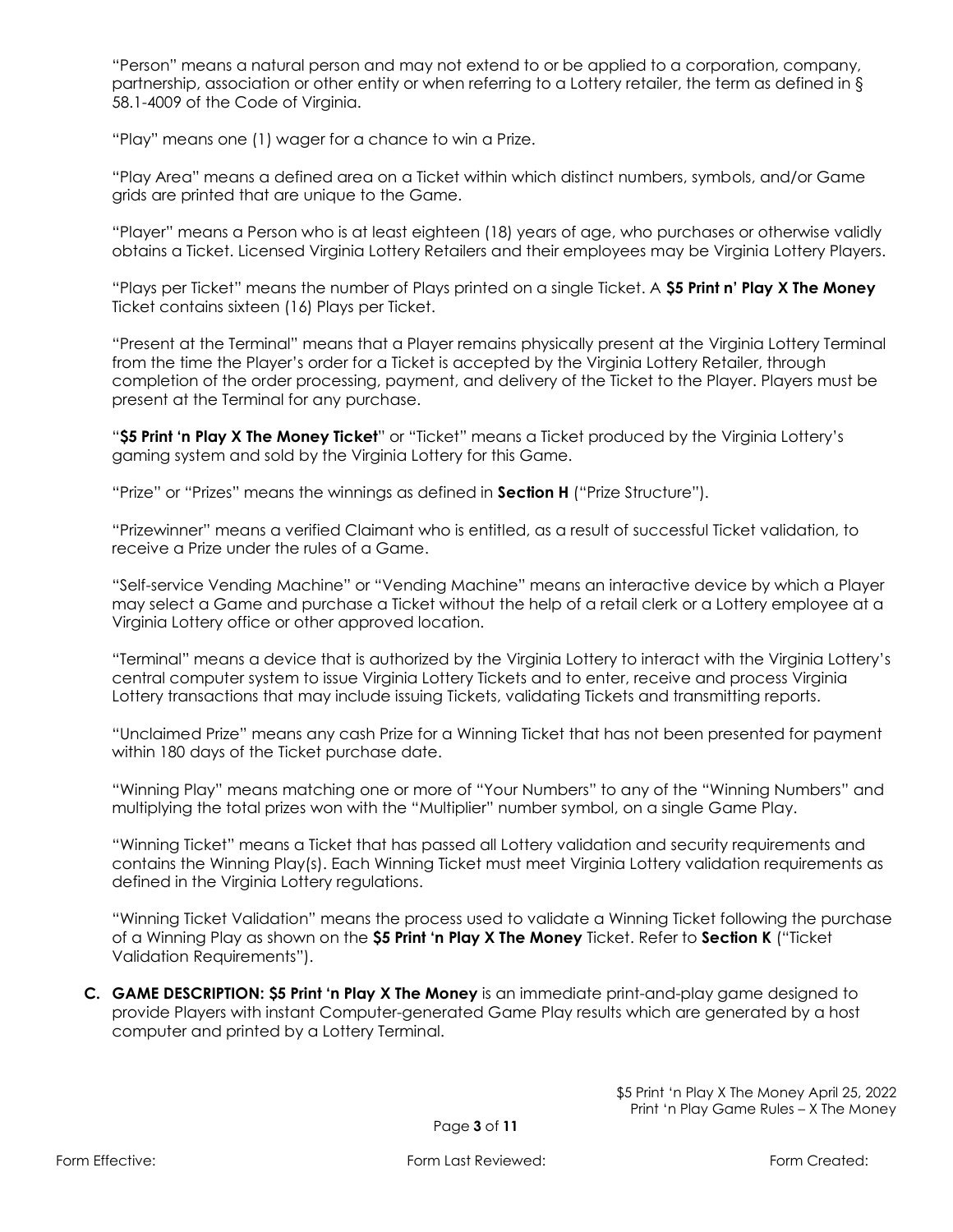## **D. ELIGIBILITY:**

- 1. Minors purchasing or redeeming Tickets: Persons under the age of eighteen (18) are not permitted to purchase or redeem Lottery Tickets. No Ticket shall be given as a gift or otherwise to any Person under the age of eighteen (18) years. The transferee of any Ticket from a Person ineligible to purchase a Ticket is ineligible to receive any Prize.
- 2. Eligibility: No officer, employee or Board member of the Lottery, or any officer or employee or board member of any vendor to the Lottery of Computer-Generated or scratch game goods or services working directly on a contract with the Lottery for such goods or services, or any person residing in the same household of any such board member, officer or employee, or any person under the age of eighteen (18) years, shall be eligible to purchase Tickets. The Lottery will not pay a Prize on a Ticket purchased by, for, or gifted to or transferred to anyone referenced in this **Section D**, or to the transferee of such Person.

## **E. GAME PURCHASE:**

- 1. Eligible Players may purchase Tickets via a Lottery terminal at retail, a Self-Service Vending Machine, or by any other means made available by the Lottery.
- 2. Price: Except as otherwise noted herein, or as otherwise announced by the Lottery, one (1) **\$5 Print 'n Play X The Money** Ticket costs five dollars (\$5.00).
- 3. By purchasing a Ticket, the Player agrees to comply with and abide by the Lottery laws and regulations, these Game Rules, all final decisions of the Director, and all procedures established by the Director for the conduct of the Game.
- 4. Risk: Players should sign the back of a Ticket after purchase. The Lottery shall not be responsible for any loss incurred as a result of a Player's failure to sign a Ticket. It shall be the sole responsibility of a Player to verify the accuracy of the Game reflected on the Ticket.
- 5. The placing of a wager is done at a Player's own risk. The Player acknowledges that a Lottery Retailer shall be deemed to be acting on behalf of the Player in selecting the specified Print 'N Play Game via the Lottery Terminal.

## **F. HOW TO PLAY:**

- 1. To play **\$5 Print 'n Play X The Money**:
	- a. Match any of YOUR NUMBERS to any of the WINNING NUMBERS, win prize shown for that number.
	- b. Players may win multiple times on a Ticket.
	- c. The Multiplier applies to the total prizes won.
- 2. Unaccepted Play: If for any reason the Player's Play is not accepted, the liability of the Lottery and its Retailer is limited to a refund of the amount paid for the Play.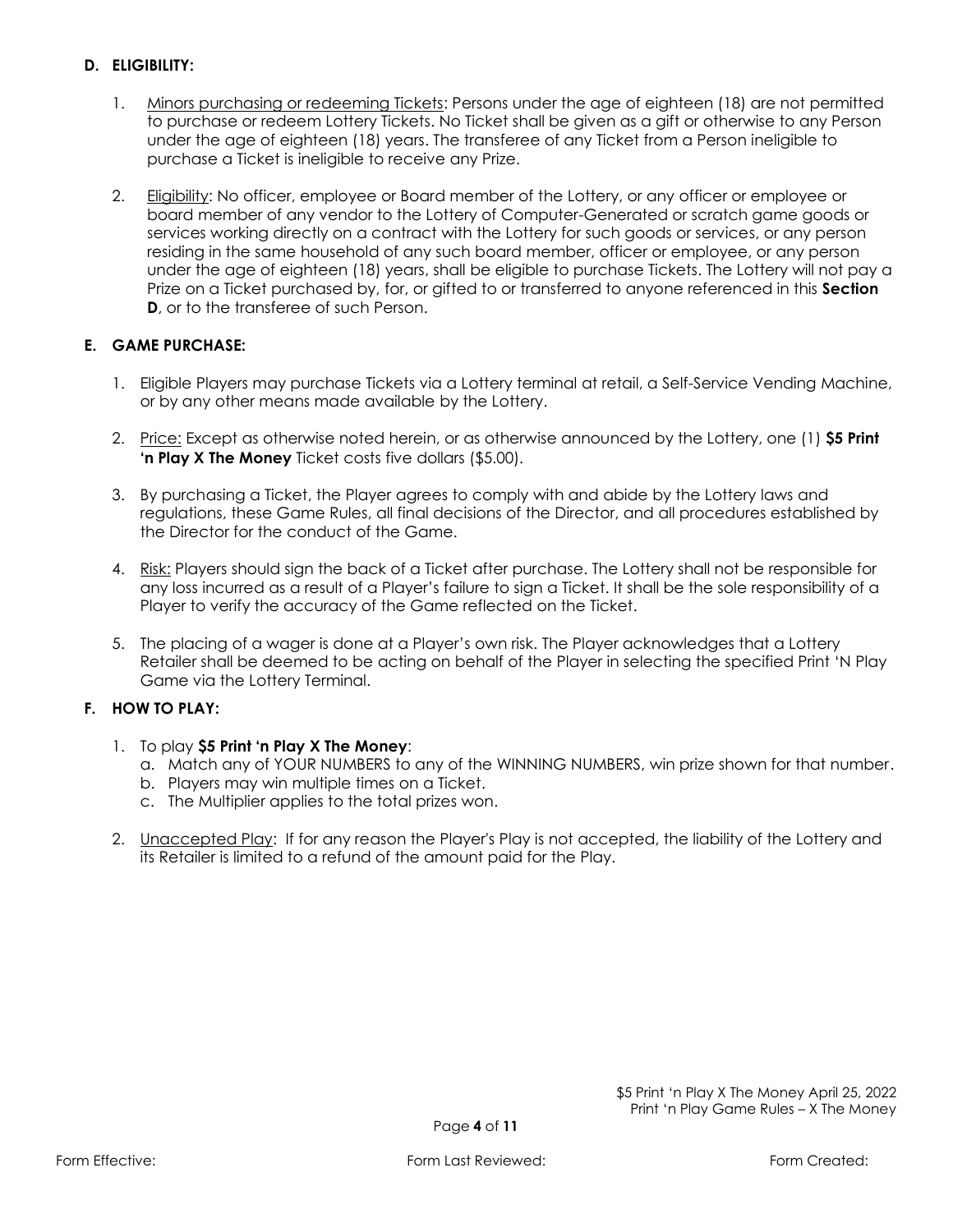# **G. TICKET:**

- 1. Ticket data: To be a valid Ticket, the Ticket must have been issued by the Lottery in an authorized manner. The Ticket must be intact and must not, in whole or in part, be defectively printed, produced in error, counterfeit, unreadable, incomplete, mis-registered, defective, torn, stolen, mutilated, altered, reconstituted, tampered with or previously paid. The Ticket data must have been recorded in the Lottery's central computer system prior to cashing.
- 2. The front of the Ticket must contain:
	- logo for **\$5 Print 'n Play X The Money**
	- top prize and multiplier level: "Win up to \$40,000! Multiply prizes up to 10 times!"
	- date and time the Ticket was purchased;
	- price of the Ticket;
	- a Play Area containing five (5) WINNING NUMBERS and sixteen (16) YOUR NUMBERS;
	- a HOW TO PLAY section:
	- a MULTIPLIER box containing a multiplier number symbol\*
	- Retailer and Terminal number that produced the Ticket; and
	- Ticket serial number and a bar code representation of the Ticket serial number.
	- \*The Multiplier number symbol that can appear in the Multiplier box on the ticket: 1X, 2X, 5X or 10X.

The back of the Ticket must contain:

- sequential Ticket stock number preceded or followed by two (2) alphabetic characters;
- name and address fields;
- a signature line;
- date area; and
- instructions for claiming a Prize.
- 3. Sample Ticket: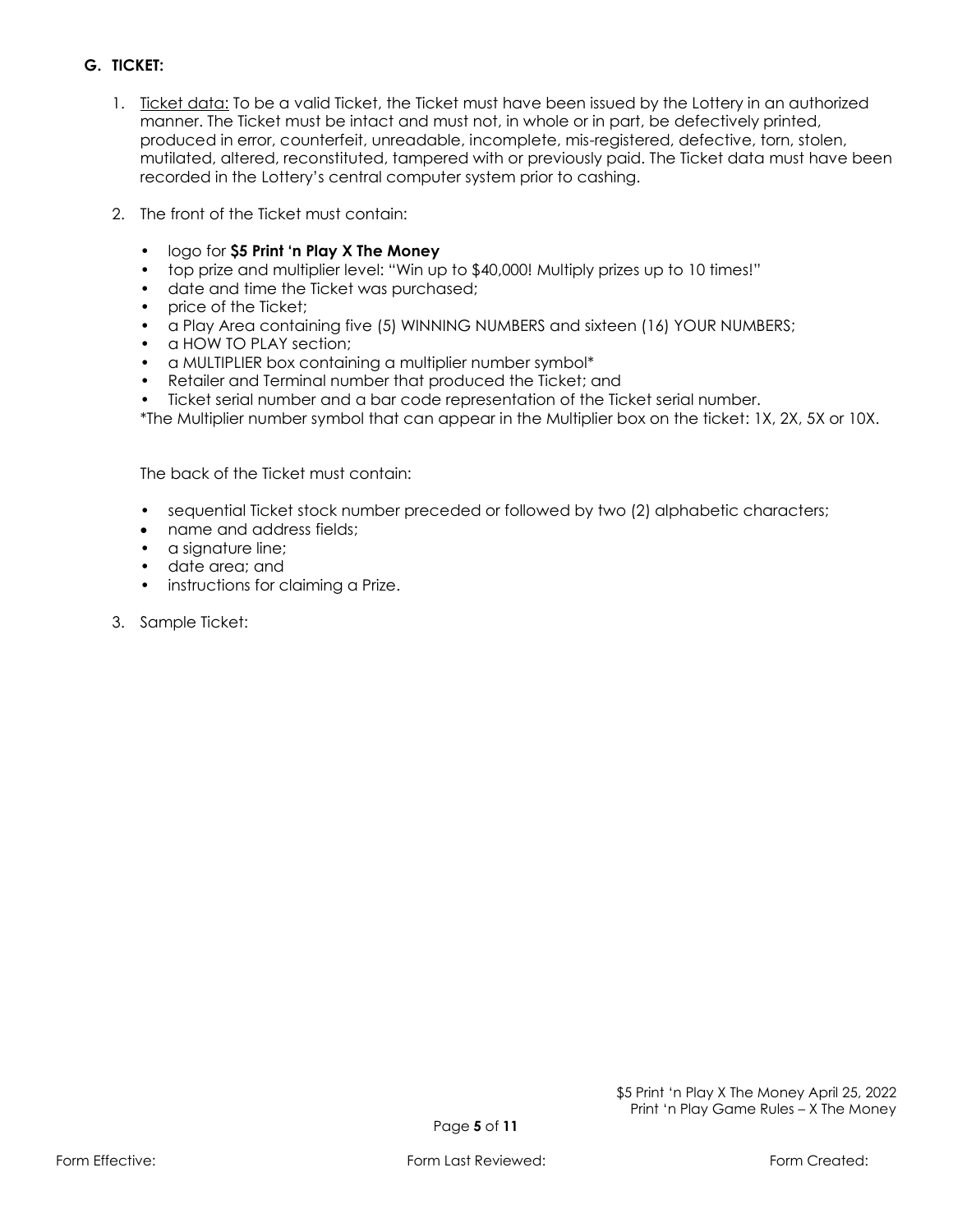

\$ 5 Print 'n Play X The Money April 25, 2022 Print 'n Play Game Rules – X The Money

 $55$ 

1

\$50

1

\$5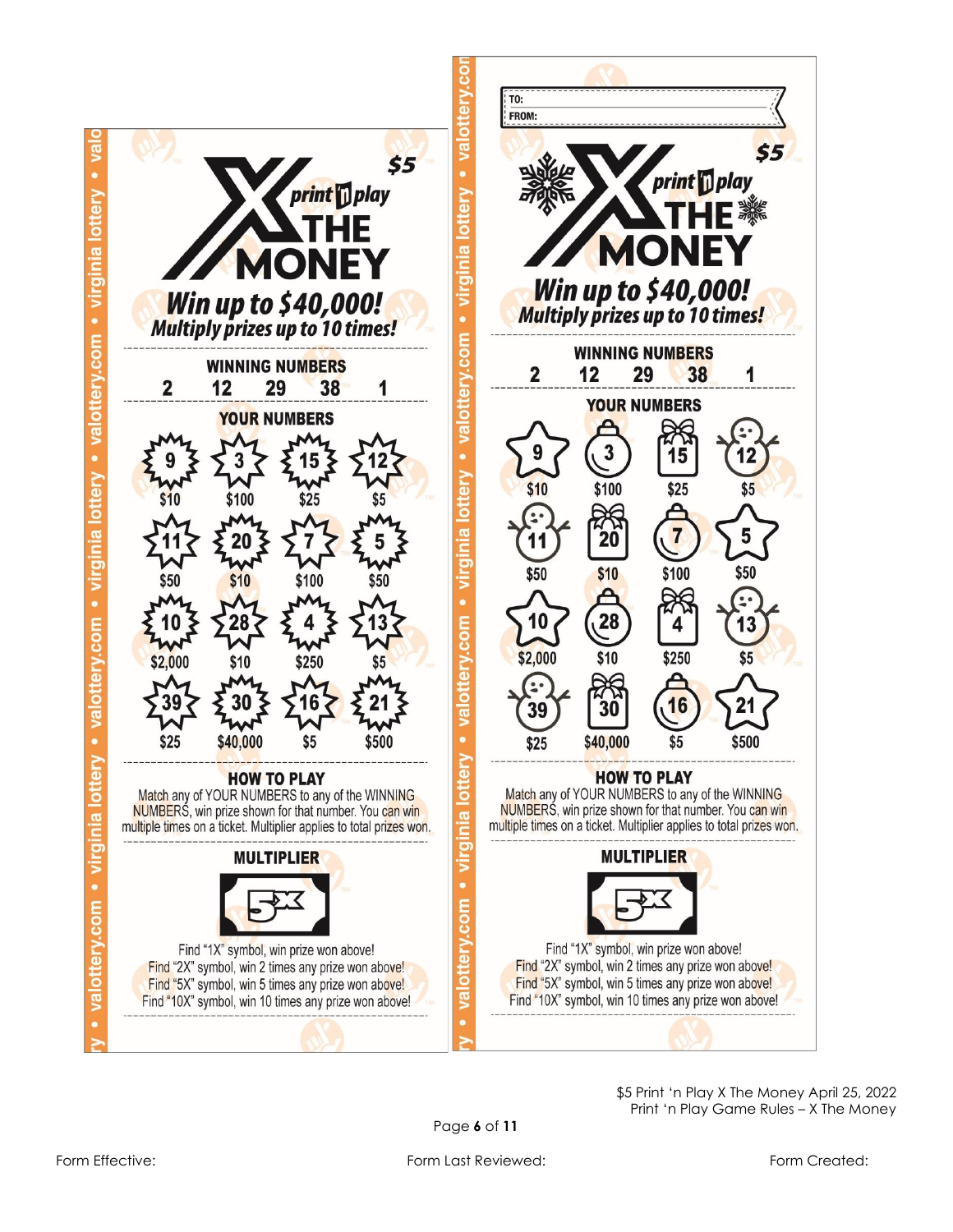|  | H. PRIZE STRUCTURE: The Prizes and overall odds for \$5 Print 'n Play X The Money are as follows: |  |  |  |  |
|--|---------------------------------------------------------------------------------------------------|--|--|--|--|
|--|---------------------------------------------------------------------------------------------------|--|--|--|--|

| Win                     | Prize    | Odds 1 in  |
|-------------------------|----------|------------|
| \$40,000                | \$40,000 | 480,000.00 |
| \$2,000                 | \$2,000  | 48,000.00  |
| $$500 + $500 \times 2X$ | \$2,000  | 48,000.00  |
| \$500                   | \$500    | 11,428.57  |
| $$100 \times 5X$        | \$500    | 17,142.86  |
| $$250 \times 2X$        | \$500    | 17,142.86  |
| \$250                   | \$250    | 3,243.24   |
| \$25 x 10X              | \$250    | 6,760.56   |
| $$50 \times 5X$         | \$250    | 6,760.56   |
| \$100                   | \$100    | 598.50     |
| $$25 + $25 + $25 + $25$ | \$100    | 800.00     |
| $$5 \times 10X$         | \$50     | 436.36     |
| \$50                    | \$50     | 436.36     |
| \$25                    | \$25     | 160.00     |
| $$5 \times 5X$          | \$25     | 240.00     |
| \$20                    | \$20     | 171.43     |
| $$10 \times 2X$         | \$20     | 335.66     |
| $$5 + $5 + $10$         | \$20     | 340.43     |
| $$5 + $5 + $5 + $5$     | \$20     | 342.86     |
| \$15                    | 15       | 34.04      |
| \$10                    | \$10     | 68.09      |
| $$5 + $5$               | \$10     | 68.09      |
| $$5 \times 2X$          | \$10     | 68.09      |
| 57                      | 57       | 12.16      |
| \$5                     | \$5      | 10.49      |
| <b>OVERALL ODDS</b>     |          | 3.52       |

## **I. TICKET OWNERSHIP:**

- 1. A Ticket is a bearer Instrument. When a signature is written on the back of a Ticket, the Person whose signature appears in such area shall be the owner of the Ticket and shall be entitled to any Prize resulting from the Ticket. The Lottery shall pay the Claimant whose signature appears on the back of the Ticket.
- 2. If more than one (1) signature appears on a Winning Ticket or there are multiple parties presenting one Ticket, each Prizewinner shall complete a *Prizewinner Claim Form* and a *Player Affidavit of Multiple Ownership* to receive payment. Certain restrictions may apply to the minimum amount of an individual Prizewinner's Prize payment.
- 3. Non-Responsibility: The Lottery shall not be responsible for lost, stolen, altered, forged or fraudulently made Tickets.

\$5 Print 'n Play X The Money April 25, 2022 Print 'n Play Game Rules – X The Money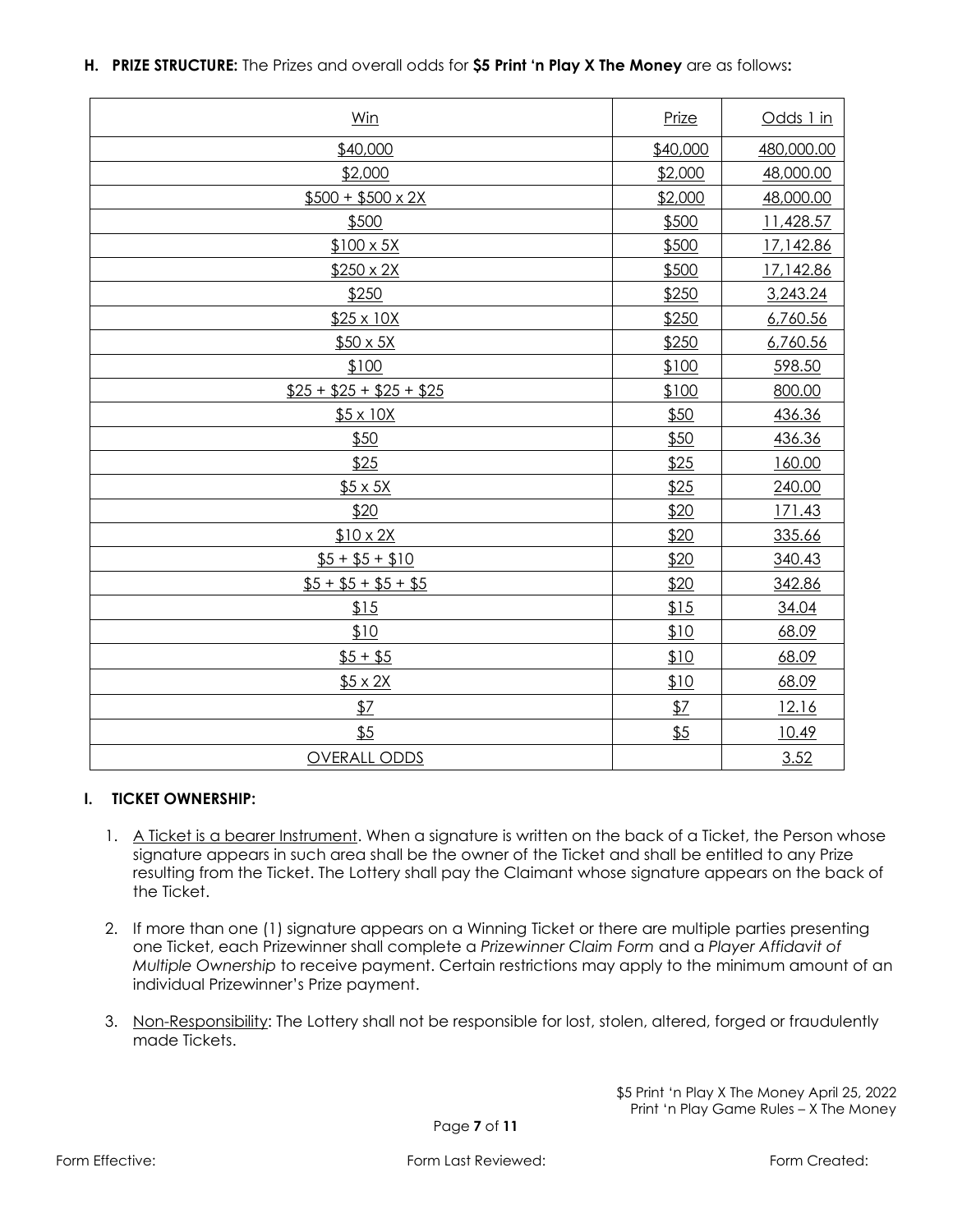#### **J. CLAIMANT VERIFICATION:**

- 1. Methods used by the Lottery to establish and confirm a Claimant's identity include, but are not limited to:
	- viewing and/or copying the Claimant's valid government-issued photo identification;
	- viewing and/or copying proof of taxpayer identification number (e.g. Social Security number);
	- asking identity-verifying questions in the absence of the aforementioned document proof; and/or
	- viewing and/or retaining the information provided on a Lottery *Prizewinner Claim Form*.
- 2. **In order to verify a Claimant's age, in all cases involving a cash Prize greater than \$100 paid at a**  Lottery office, the Lottery must be provided with the Claimant's valid government-issued photo identification and taxpayer identification number (e.g. Social Security number). Payment will be delayed until such a number is provided and the Claimant shall not be entitled to interest on the Prize funds attributable to such delay.

Any Prize for which a taxpayer identification number has been requested but not furnished within 180 days of the Ticket purchase date will be forfeited and treated as an Unclaimed Prize.

### **K. TICKET VALIDATION REQUIREMENTS:**

- 1. To be a valid Ticket, all requirements unique to a particular Game and all requirements set out in Lottery law and regulation must be met.
- 2. The Ticket must have been issued by the Lottery in an authorized manner. The Ticket must be intact and must not, in whole or in part, be defectively printed, produced in error, counterfeit, unreadable, incomplete, mis-registered, defective, torn, stolen, mutilated, altered, reconstituted, tampered with or previously paid.
- 3. The Ticket data must have been recorded in the Lottery's central computer system prior to cashing.
- 4. The information appearing on the Ticket must correspond precisely with the Lottery's computer records.
- 5. The serial number must appear in its entirety and must correspond to a matching serial number on the Lottery's validation file.
- 6. All information appearing on an apparent Winning Ticket must correspond to the Lottery's records of Winning Tickets, and no Ticket with identical data shall be or have been paid.
- 7. The display printing on the Ticket must be regular in every respect, must correspond precisely to the artwork on file at the Lottery, and must pass all other security criteria determined by the Lottery Director.
- 8. The Ticket must be validated in accordance with the provisions of the Lottery regulations relating to procedures for claiming Prizes and for the payment thereof.
- 9. An apparent Winning Ticket shall be void unless the Ticket is printed on a paper stock roll issued by the Lottery and in use at the time of the Play and validly issued to the Lottery Retailer from whom the Ticket was purchased.
- 10. If a Ticket fails to pass all of the validation requirements set forth in these Game Rules or in the Lottery regulations, the Ticket shall be void and ineligible for any Prize and shall not be paid.

#### **L. PRIZE CLAIMS:**

\$5 Print 'n Play X The Money April 25, 2022 Print 'n Play Game Rules – X The Money

Page **8** of **11**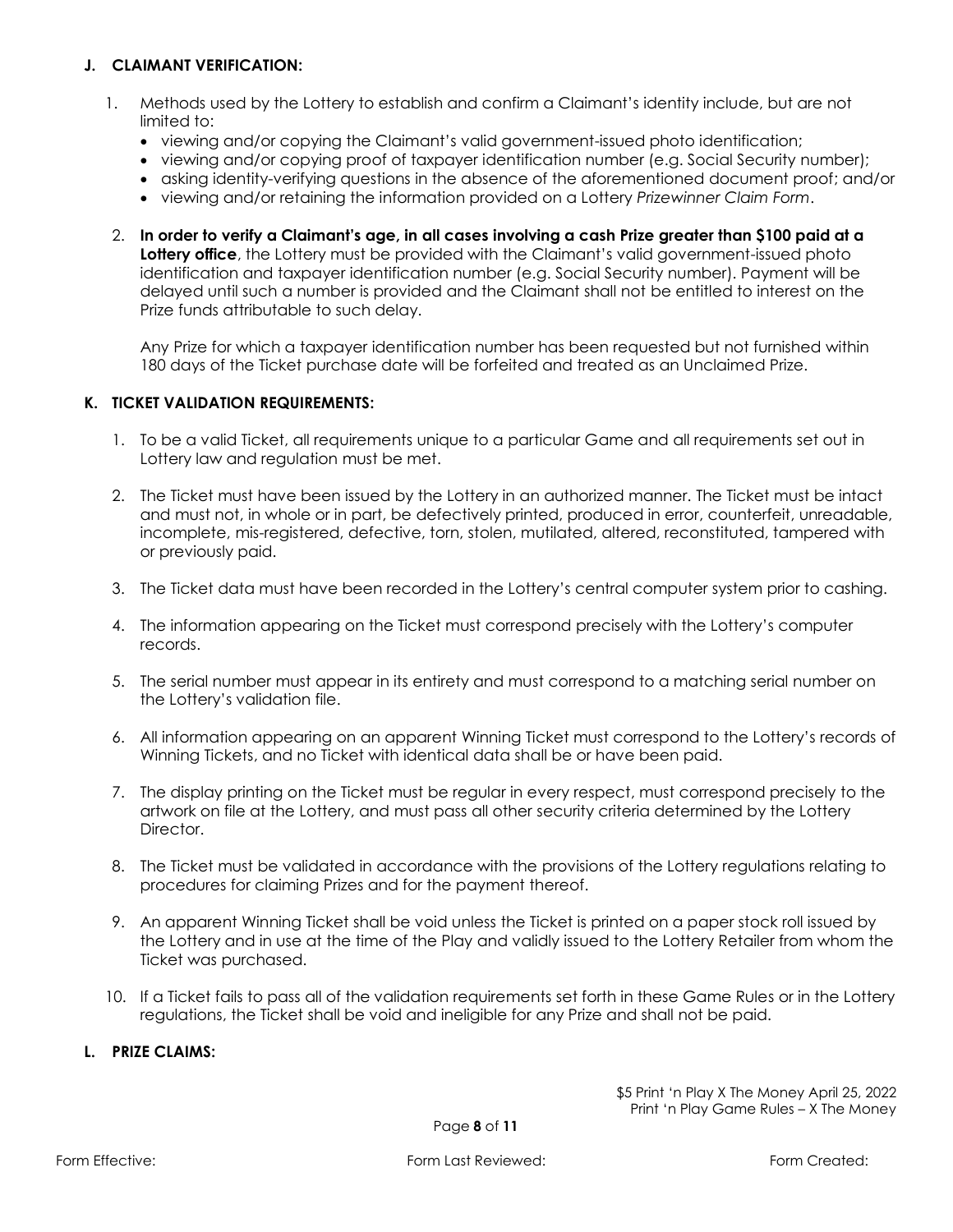- 1. A Ticket shall be the only proof of a Play. Submission of a Winning Ticket to the Lottery or its authorized Lottery Retailer shall be the sole method of claiming a Prize or Prizes.
- 2. All claims must be made within 180 days of the purchase date printed on the Ticket. Any cash Prize not claimed within the specified period shall be forfeited and revert to the Virginia State Literary Fund.
- 3. In accordance with the provisions of the Servicemembers Civil Relief Act, 50 U.S.C.S. app. §§ 501- 597b, any Person while in active military service may claim exemption from the 180-day Ticket redemption requirement. Any such Person must claim his/her forfeited Prize by presenting the Winning Ticket no later than 180 days after discharge from active military service. Within thirty (30) days of such presentation, the Director shall verify the claim and direct payment in accordance with the Lottery regulations then in effect regarding the manner of payment of Prizes to the holders of Winning Tickets or shares.
- 4. Employees of the Lottery or of a licensed Lottery Retailer shall verify the Ticket, and, if valid, pay the amount due to the Claimant. If a claim form is required, the Claimant will be so advised. No payment shall be made unless the Claimant possesses a valid Winning Ticket.
- 5. A Claimant shall bear all risk of loss or damage incurred by sending a Ticket through the mail.
- 6. **To claim a Prize of \$600 or less,** a Claimant may do one of the following:
	- present the Winning Ticket to any Retailer licensed by the Lottery;
	- complete and sign the back of the Ticket and present it at any Lottery Customer Service Center or Prize Zone; or
	- complete and sign the back of the Ticket and mail it to the Virginia Lottery, P.O. Box 1254, Richmond, Virginia 23218-1254 (preferably by insured, registered, or certified mail, return receipt requested).

The Claimant should retain a copy of the front and back of the Ticket for his/her records.

- 7. **To claim a Prize in excess of \$600,** a Claimant may do one of the following**:**
	- complete and sign the back of the Ticket and present the Ticket at any Lottery Customer Service Center or Prize Zone; or
	- complete and sign the back of the Ticket, and mail:
		- o the Ticket;
		- o a copy of his/her government issued photo identification; and
		- o a copy of a document verifying the Claimant's taxpayer identification number (e.g. Social Security number)

to the Virginia Lottery, P.O. Box 1254, Richmond, Virginia 23218-1254 (preferably by insured, registered or certified mail, return receipt requested).

The Claimant should retain a copy of the front and back of the Ticket for his/her records.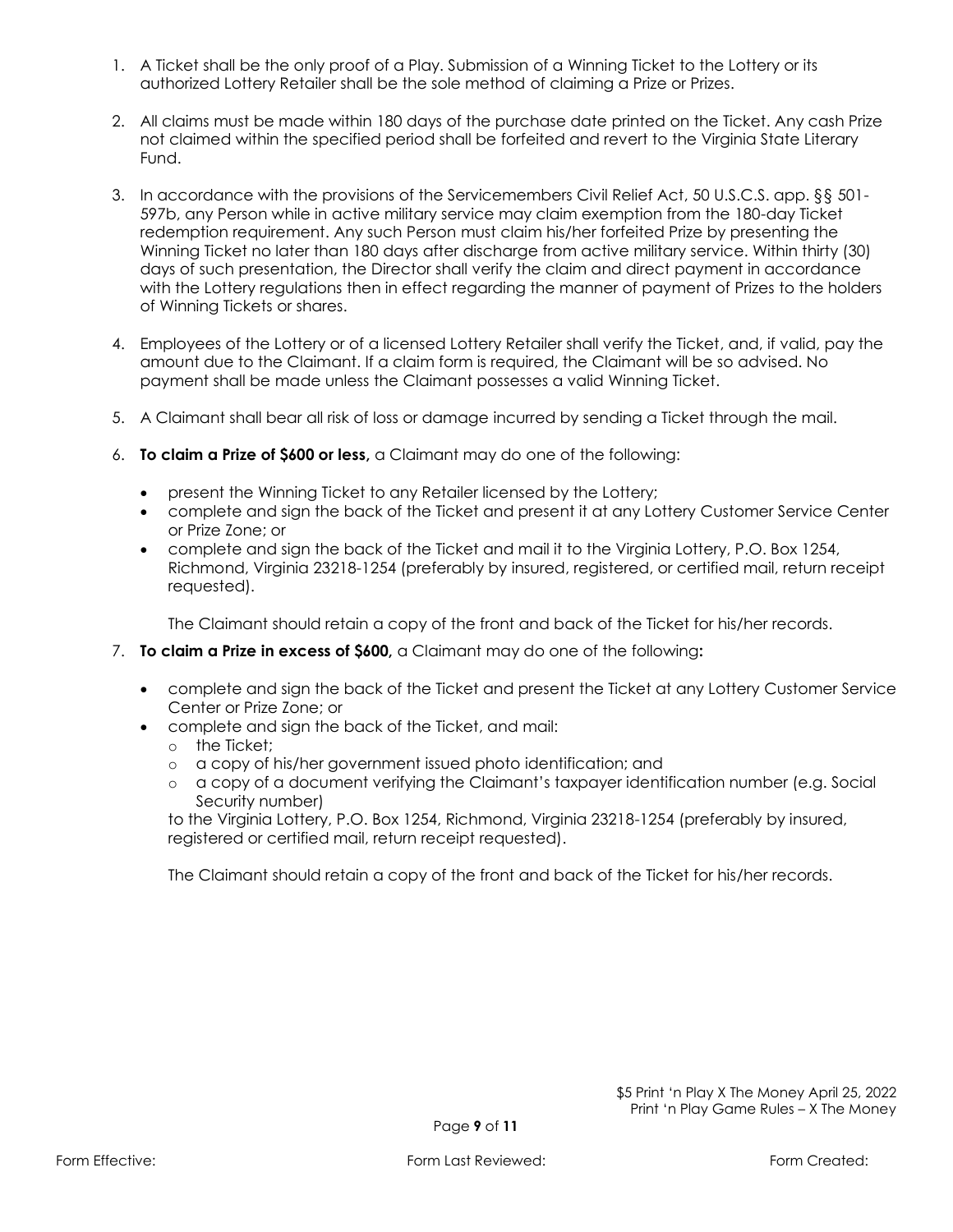- 8. Virginia Lottery law prohibits the holder of a Winning Ticket from reselling or having a Person other than him/herself claim a Winning Ticket for the purpose of concealing his/her identity as a Prizewinner. Any Person found to have engaged in the foregoing shall be fined as determined by the Director: (a) for Prizes of less than \$1,000, not more than \$250; (b) for Prizes of \$1,000 or more but less than \$5,000, more than \$250 but not more than \$500; and (c) for Prizes of \$5,000 or more, no less than \$1,000.
- 9. IMPORTANT: Claimants should consult [www.valottery.com](https://www.valottery.com/) for any updates or temporary modifications to claiming procedures made necessary as a result of any Executive Order issued by the Governor of Virginia, including but not limited to, orders addressing public health emergencies.

### **M. PRIZE PAYMENT:**

- 1. When paying any Prize claim **in excess of \$600**, the Lottery shall report the winnings or withhold taxes pursuant to rules established by the Internal Revenue Service and the Virginia Department of Taxation and shall file the appropriate income reporting form(s) with the Internal Revenue Service and the Virginia Department of Taxation.
- 2. When paying a cash Prize claim in excess of **\$100** at a Lottery office, the Lottery shall withhold any monies due under the Commonwealth's Set-Off Debt Collection Act if the agency has registered such debt with the Virginia Department of Taxation and timely notice of the debt has been furnished by the Virginia Department of Taxation to the Lottery.
- 3. One Prize: Subject to the validation requirements contained herein, Players are eligible to receive only one (1) (the highest) applicable Prize for each Winning Game Play.
- 4. No right of any Person to a Prize shall be assignable except that:
	- a. the Lottery may pay any Prize according to the terms of a deceased Prizewinner's beneficiary designation or similar form filed with the Lottery, or to the estate of a deceased Prizewinner who has not completed such a form; and
	- b. the Prize to which a Prizewinner is entitled may be paid as directed by an appropriate judicial order.
- 5. Each Prizewinner is legally required to include the value of the Prize, as well as any taxes paid by the Lottery on his/her behalf, in his/her taxable income for tax reporting purposes. As a result of accepting a Prize, and taking into account a Prizewinner's total taxable income for the year in which the Prize is accepted, a Prizewinner may fall into a higher tax bracket for his/her federal and state tax liabilities for the year in which the Prize is accepted.
- 6. Virginia Lottery law prohibits the disclosure of information about an individual Prizewinner's identity for a Prize greater than \$10 million, unless that Prizewinner consents in writing to such disclosure.
- 7. For Prizes up to and including \$10 million, a Prizewinner agrees to participate in a press conference and agrees to the use of his/her name and/or photo for publicity at the Lottery's discretion. Examples of publicity include, but are not limited to, news releases, Internet, news media and signs at Lottery retailer locations. In addition, a Prizewinner agrees to participate in Lottery promotional efforts, which may include his/her name, hometown, the amount of the Prize won, and the game won, through "social media," which may include, but will not be limited to, YouTube®, Twitter®, Facebook®, Instagram® or similar efforts, without additional consent from or compensation to the Prizewinner.
- **N. CANCELLATION POLICY:** Once printed, **\$5 Print 'n Play X The Money** Tickets **cannot be canceled**.

\$5 Print 'n Play X The Money April 25, 2022 Print 'n Play Game Rules – X The Money

Page **10** of **11**